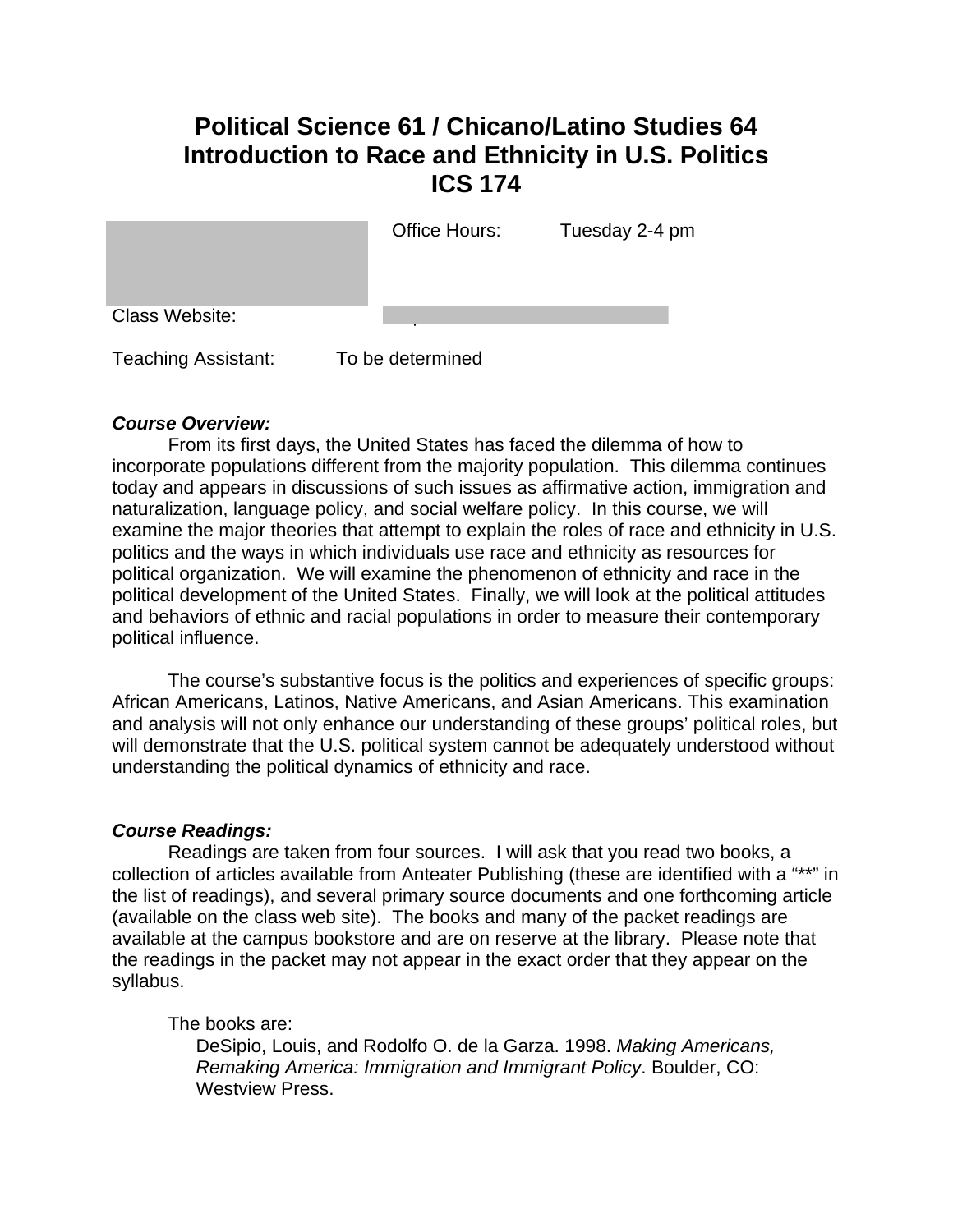Overton, Spencer. 2006. *Stealing Democracy: The New Politics of Voter Suppression*. New York: WW Norton.

 I will expect that you have read the assigned readings *prior to* the class in which they are assigned. Although I will not always make explicit reference to the assigned readings in my lectures, having read them in advance will help you understand that day's topic. You are encouraged to ask questions about the readings in both class and discussion section.

#### **Course Structure**

 Class time will be primary used for lecture on the topic identified on the syllabus for that day. I will sometimes not complete one day's lecture in the allotted time and return to that topic at the beginning of the next class (I will amend the class power point slides posted to the class website to reflect how far we got in the lecture). Even if I do not complete the lecture, I will expect you to do the readings for the next class session prior to that class.

I welcome questions during class about that day's readings or points made in lecture. I strongly encourage you to raise all questions that you have at any point. If you have questions, your classmates probably do as well.

You will also have the opportunity to discuss class readings in your discussion sections. Participation in discussion section is required. As I will say later, participation in discussion section will make up 10 percent of your final grade.

 I will post outlines of each class on the class web site prior to each class (ideally by the evening before). These outlines are meant to be a guide to the material that I will cover in lecture, but are *not* a complete version of what will be said in class. While it might be tempting, I can assure you that you will not be able to replace class attendance with a careful review of the outlines. I will discuss specifics in class that will give you the evidence you need to answer essays and exams well.

#### **Course Requirements and Grading**

 I will evaluate your performance in the class in three ways. These include: 1) two analytical essays on course readings; 2) two exams; and 3) participation in discussion section.

**Essays:** I will assign two analytical essay questions during the semester. These questions will ask you to evaluate arguments made in course readings and, to a lesser degree, themes raised in class discussions. You will be able to answer the questions based on the course readings/class discussions and will not have to do additional research. Each essay should be between five and seven pages. The essays will be due on October 13 and December 1.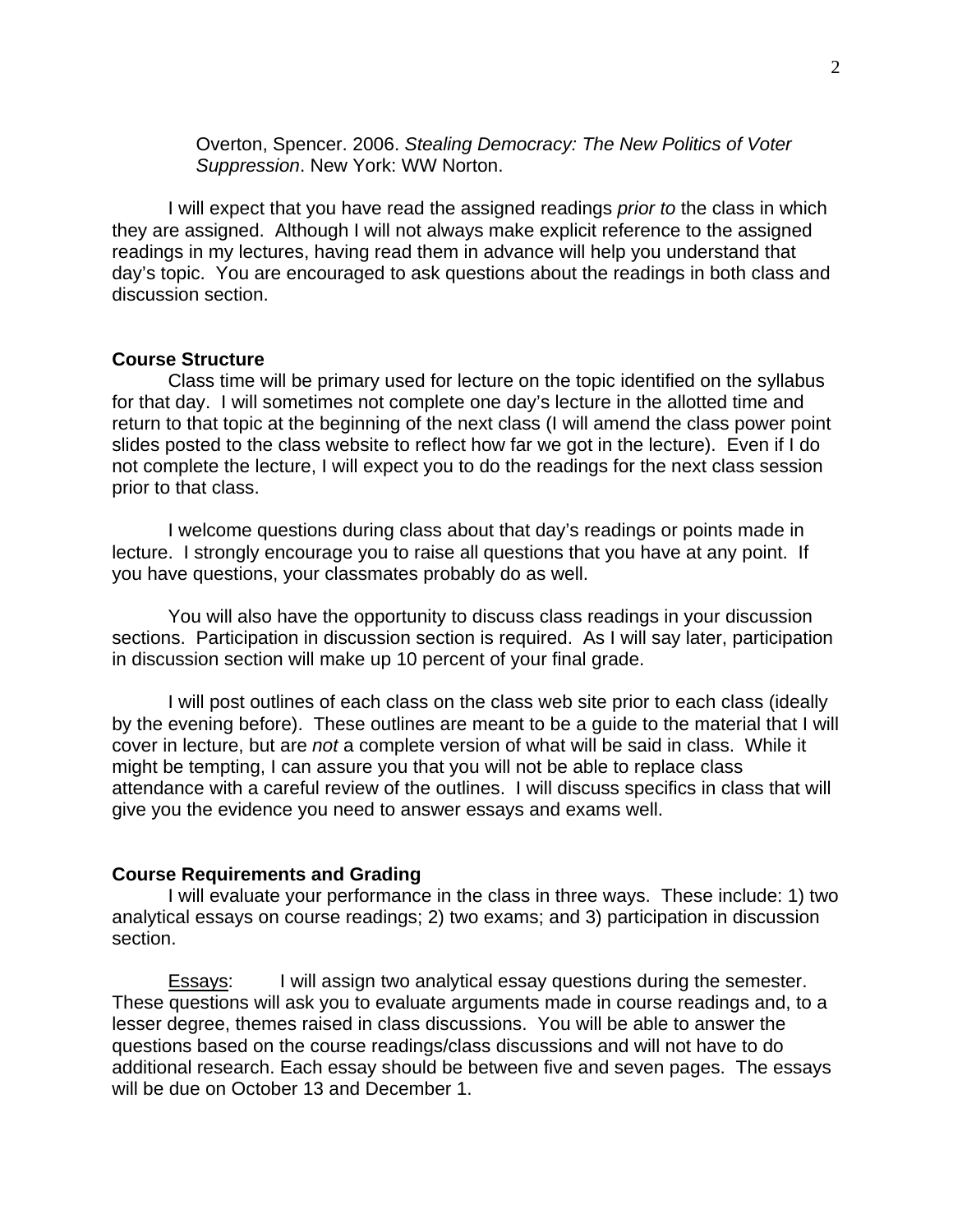Each of these essays will contribute 25 percent to your final grade for a total of 50 percent.

In-class Exams: Our first exam will take place in class on October 27 and the second during finals' week on December 10 from 8 to 10 am. These exams will include a combination of short answer and essay questions and will cover material from both the readings and class lectures/discussions. The first exam will include lectures and assigned readings from September 24 through October 22. The second exam will all course material, but will primarily cover lectures and assigned readings from October 29 through December 3.

Each exam will account for twenty percent of your final grade.

Discussion Section Participation: The final 10 percent of your grade will be awarded by your teaching assistant based on your participation in discussion section. The TA will indicate how these points will be awarded in section.

Extra Credit: Throughout the quarter, I will bring to your attention opportunities to attend events on campus that relate to minority politics. I can't predict in advance how many of these events there will be or when they will occur (some quarters, there have only been two or three). If you hear of an event that you think might be relevant, please bring it to my attention.

To earn extra credit, I will require that you attend the event and write a description of no more than one page summarizing the key points. You can earn up to one point of extra credit (1 percent of your final grade) for each of these summaries that you submit, up to a maximum of 5 points.

# **Course Assignments and Reading List**

September 24 – Class Introduction and Overview

## **Part 1 Shared Foundations – What Links the Politics of Contemporary Minority Communities?**

September 29 – The Voting Rights Act of 1965 **READING**: \*\*Davidson, Chandler. 1994. "The Voting Rights Act: A Brief History." In Bernard Grofman and Chandler Davidson, eds. *Controversies in Minority Voting: The Voting Rights Act in Perspective* (pp. 7-51).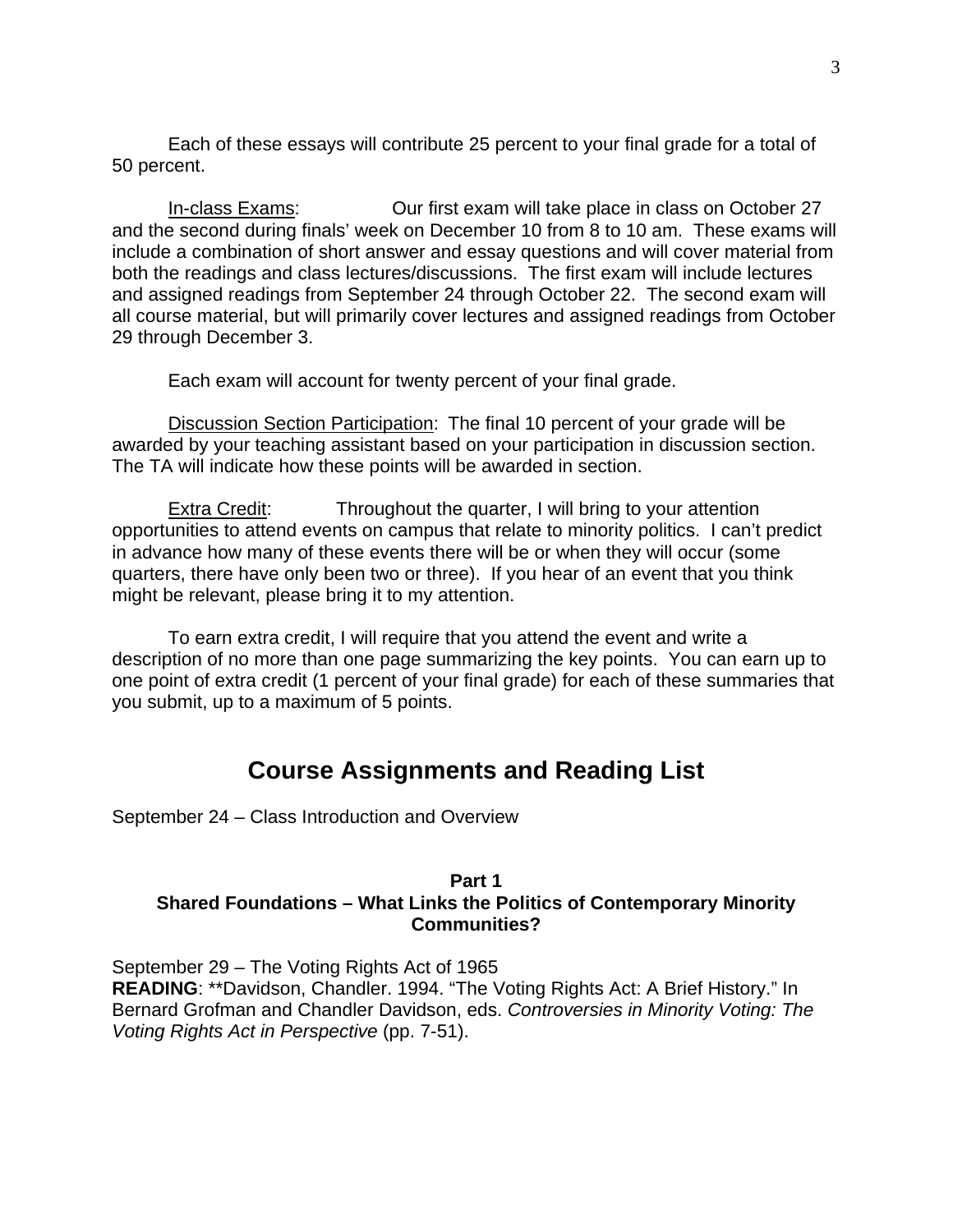October 1 – The Immigration and Nationality Act of 1965 (and Debates over a New Immigration Law)

4

**READING**: DeSipio and de la Garza, chapters 1 and 2 (pp. 1-59).

October 6 – Large Scale Immigration and the Emergence of Pan-Ethnicity in Law and in Political Organizing

**READING**: \*\* Junn, Jane, and Natalie Masuoka. 2008. "Asian American Identity: Shared Racial Status and Political Context. *Perspectives on Politics* [December 2008], pp. 729-740.

#### **Part Two Citizenship Denial, Abrogation, and Reassertion**

October 8 – The  $14<sup>th</sup>$  and  $15<sup>th</sup>$  Amendments and their Abrogation **READING**: \*\* Foner, Eric. 2005. *Forever Free: The Story of Emancipation and Reconstruction*, chapter 7 (pp. 189-213).

October 13 – Territorial Minorities and the Violation of Treaty Rights: Native Americans, Mexican Americans, and Puerto Ricans **READINGS**: \*\* Deloria, Jr., Vine, and David E. Wilkins. 1999. *Tribes, Treaties, and Constitutional Tribulations*, chapter 7 (excerpt) and 8 (pp. 139-150 & 156-62).

 \*\* Griswold de Castillo, Richard. 1990. *The Treaty of Guadalupe Hidalgo: A Legacy of Conflic*t, chapter 5 (pp. 62-86).

### *First Analytical Essay Due at the Beginning of Class*

October 15 – Immigration Restriction, Chinese Exclusion, and Contested Citizenship **READING**: \*\* Gyory, Andrew. 1998. *Closing the Gate: Race, Politics, and the Chinese Exclusion Act*, chapter 12 (pp. 242-259).

October 20 – The African American, Latino, and Asian American Civil Rights Movements and the Assertion of Equal Protection of the Laws **READINGS (Primary documents)**:

King, Martin Luther. "I Have a Dream." August 28, 1963. Washington, D.C. [Available on class web site or http://www.sojust.net/speeches/mlk\_dream.html].

 Kennedy, Robert. "On the Death of Martin Luther King, Jr." April 4, 1968. Indianapolis, IN [Available on class web site or http://www.sojust.net/speeches/rfk\_mlk.html].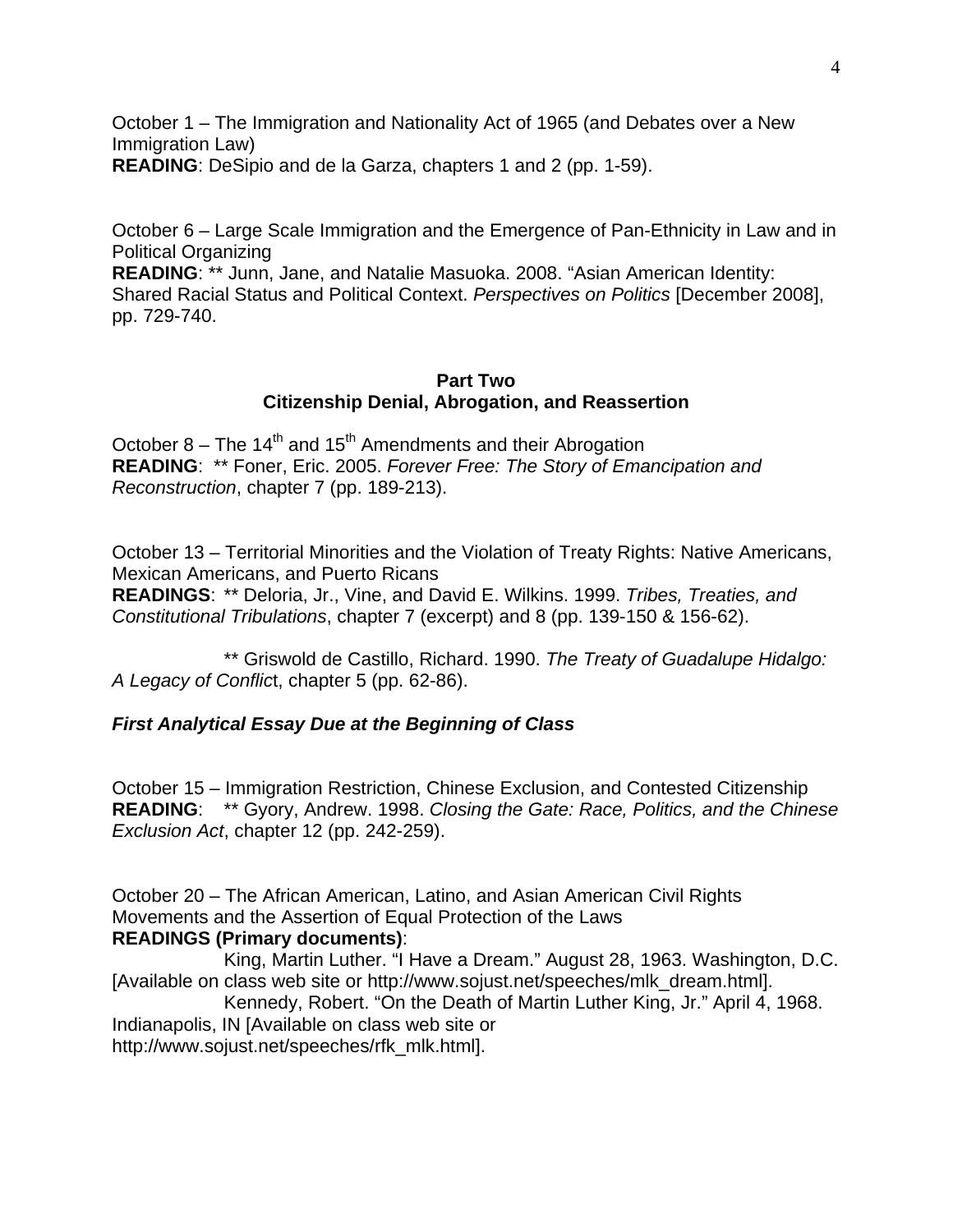October 22 – Legacies and Nationalism

### **READINGS (Primary documents)**:

 Malcolm X. "The Ballot or the Bullet." April 3, 1964. Cleveland, OH [Available on class web site or http://www.sojust.net/speeches/malcolm\_x\_ballot.html]. Gonzales, Rodolfo Corky. *I Am Joaquin*

[Available on class web site or http://www.latinamericanstudies.org/latinos/joaquin.htm]. *El Plan Espiritual de Aztlán* 

[Available on class web site or at http://carbon.cudenver.edu/MEChA/plan-aztlan.html].

# **October 27 – 1st Exam**

#### **Part Three Minority Political Values, Attitudes, and Behaviors**

October 29 – Minority Political Attitudes and Civic Participation **READINGS**: Overton, Introduction and chapter 1 (pp. 11-41)

November 3 – Minority Electoral Participation **READING**: Overton, chapters 2 and 3 (pp. 42-86)

November 5 – Minority Voting Rates and Barriers **READINGS**: Overton, chapters 4 and 5 (pp. 87-147)

 \*\* Barreto, Matt, Stephen Nuño, and Gabriel R. Sanchez. 2009. "The Disproportionate Impact of Voter-ID Requirements on the Electorate – New Evidence from Indiana. *PS* [January 2009] (pp. 111-116).

November 10 – The Obama Election and the New Meanings of Minority Politics in the United States

**READINGS**: Lopez, Mark Hugo, and Paul Taylor. 2009. *Dissecting the 2008 Electorate: Most Diverse in U.S. History*. Washington, D.C.: The Pew Research Center. *Posted to class web site.*

November 12 – The Locus of Minority Competition: Elections in Multi-Ethnic Cities **READINGS**: Overton, chapters 6, conclusion, and afterword (pp. 148-197)

\*\* Sonenshein, Raphael J. 2005. "Latino Incorporation Reaches the Urban Summit: How Antonio Villaraigosa Won the 2005 Los Angeles Mayor's Race" *PS*, [October 2005] (pp. 713-721).